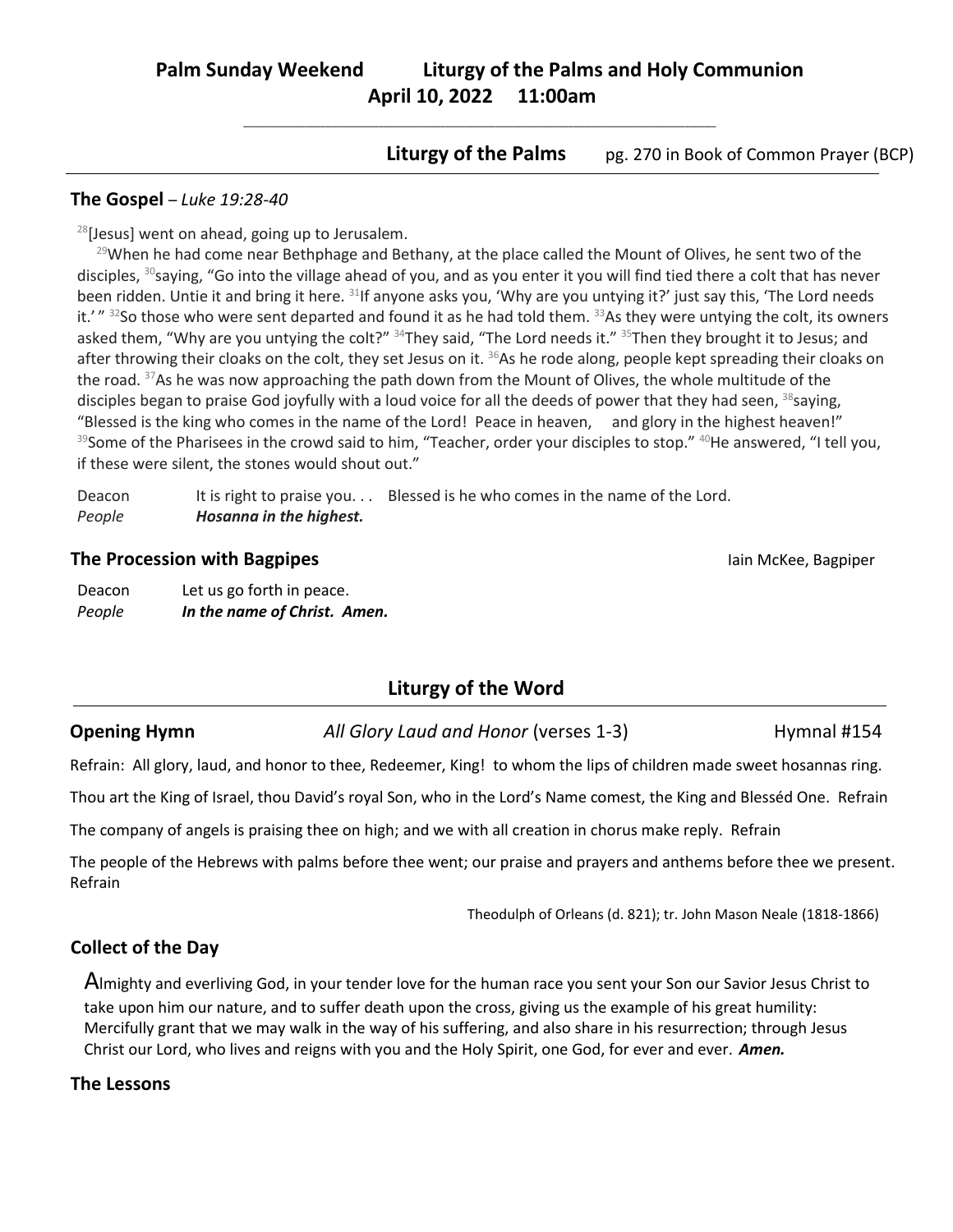## **The First Reading**: *Isaiah 50:4-9a*

The Lord GOD has given me the tongue of a teacher, that I may know how to sustain the weary with a word. Morning by morning he wakens—wakens my ear to listen as those who are taught. The Lord GOD has opened my ear, and I was not rebellious, I did not turn backward. I gave my back to those who struck me, and my cheeks to those who pulled out the beard; I did not hide my face from insult and spitting. The Lord GOD helps me; therefore I have not been disgraced; therefore I have set my face like flint, and I know that I shall not be put to shame; he who vindicates me is near. Who will contend with me? Let us stand up together. Who are my adversaries? Let them confront me. It is the Lord GOD who helps me; who will declare me guilty?

**The Psalm:** *Psalm 31:9-16* (*In te, Domine, speravi)*

| 9 Have mercy on me, O Lord, for I am in trouble; *<br>my eye is consumed with sorrow, and also my throat and my belly.                      |  |
|---------------------------------------------------------------------------------------------------------------------------------------------|--|
| 10 For my life is wasted with grief, and my years with sighing; *<br>my strength fails me because of affliction, and my bones are consumed. |  |
| 11 I have become a reproach to all my enemies and even to my neighbors,<br>a dismay to those of my acquaintance; *                          |  |
| when they see me in the street they avoid me.                                                                                               |  |
| 12 I am forgotten like a dead man, out of mind; *                                                                                           |  |
| I am as useless as a broken pot.                                                                                                            |  |
| 13 For I have heard the whispering of the crowd; fear is all around; *                                                                      |  |
| they put their heads together against me; they plot to take my life.                                                                        |  |
| 14 But as for me, I have trusted in you, O Lord. *                                                                                          |  |
| I have said, "You are my God.                                                                                                               |  |
| 15 My times are in your hand; *                                                                                                             |  |

*rescue me from the hand of my enemies, and from those who persecute me.* 

*16 Make your face to shine upon your servant, \* and in your loving-kindness save me."*

## **Second Reading:** *Philippians 2:5-11*

Let the same mind be in you that was in Christ Jesus, who, though he was in the form of God, did not regard equality with God as something to be exploited, but emptied himself, taking the form of a slave, being born in human likeness. And being found in human form, he humbled himself and became obedient to the point of death—even death on a cross. Therefore God also highly exalted him and gave him the name that is above every name, so that at the name of Jesus every knee should bend, in heaven and on earth and under the earth, and every tongue should confess that Jesus Christ is Lord, to the glory of God the Father.

## **The Sermon**

**The Passion Gospel of St. Luke** (read in parts)

## **Prayers of the People**

*All remain standing.*

With all our heart and all our mind, let us pray, saying: *Lord, have mercy.*

## **The Peace**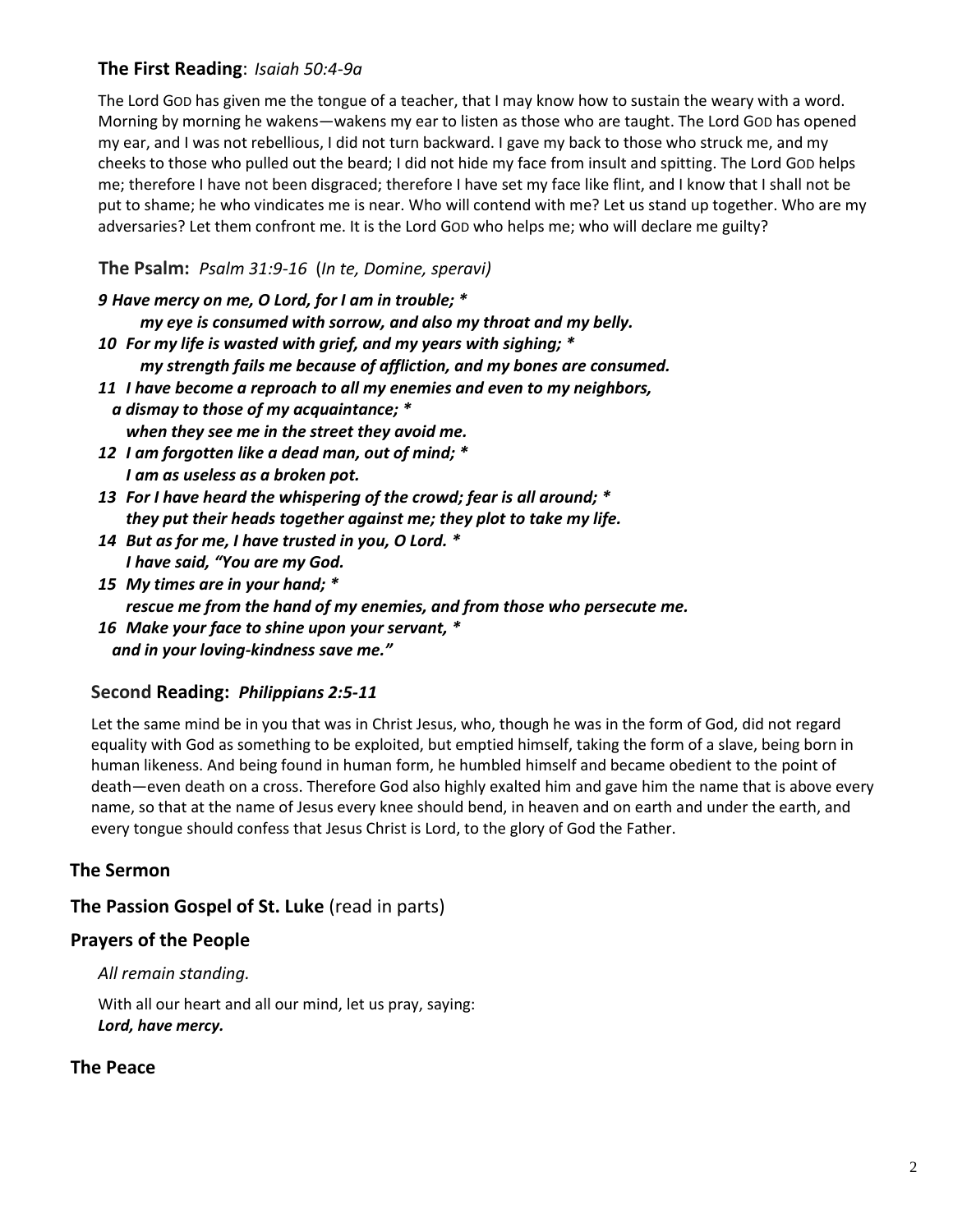## **Offertory Music** *Processional to Calvary God So Loved the World The Appeal of the Crucified*

Selections from "The Crucifixion" by John Stainer

## **Offertory**

Celebrant All things come of thee, O Lord. *People And of thine own have we given thee.*

## **The Great Thanksgiving -** *Eucharistic Prayer B*

| Celebrant | The Lord be with you.                                                        |  |
|-----------|------------------------------------------------------------------------------|--|
| People    | And also with you.                                                           |  |
| Celebrant | Lift up your hearts.                                                         |  |
| People    | We lift them to the Lord.                                                    |  |
| Celebrant | Let us give thanks to the Lord our God.                                      |  |
| People    | It is right to give him thanks and praise.                                   |  |
| Celebrant | It is right, and a good and joyful thing to proclaim the glory of your Name: |  |

## **Sanctus**

- *People Holy, holy, holy Lord, God of power and might, heaven and earth are full of your glory. Hosanna in the highest. Blessed is he who comes in the name of the Lord. Hosanna in the highest.*
- *Celebrant* We give thanks to you, O God . . .

. . . Therefore, according to his command, O Father,

*We remember his death, We proclaim his resurrection, We await his coming in glory;*

And we offer our sacrifice and thanksgiving . . .

. . . By him, and with him, and in him, in the unity of the Holy Spirit all honor and glory is yours, Almighty Father, now and for ever. **AMEN.**

## **The Lord's Prayer**

*Our Father, who art in heaven, hallowed be thy Name, thy kingdom come, thy will be done, on earth as it is in heaven. Give us this day our daily bread. And forgive us our trespasses, as we forgive those who trespass against us. And lead us not into temptation, but deliver us from evil. For thine is the kingdom and the power, and the glory, for ever and ever. Amen.*

## **The Breaking of the Bread**

*A period of silence is kept.*

Lamb of God, you take away the sins of the world: *have mercy on us.* Lamb of God, you take away the sins of the world: *have mercy on us.* Lamb of God, you take away the sins of the world: *grant us peace.*